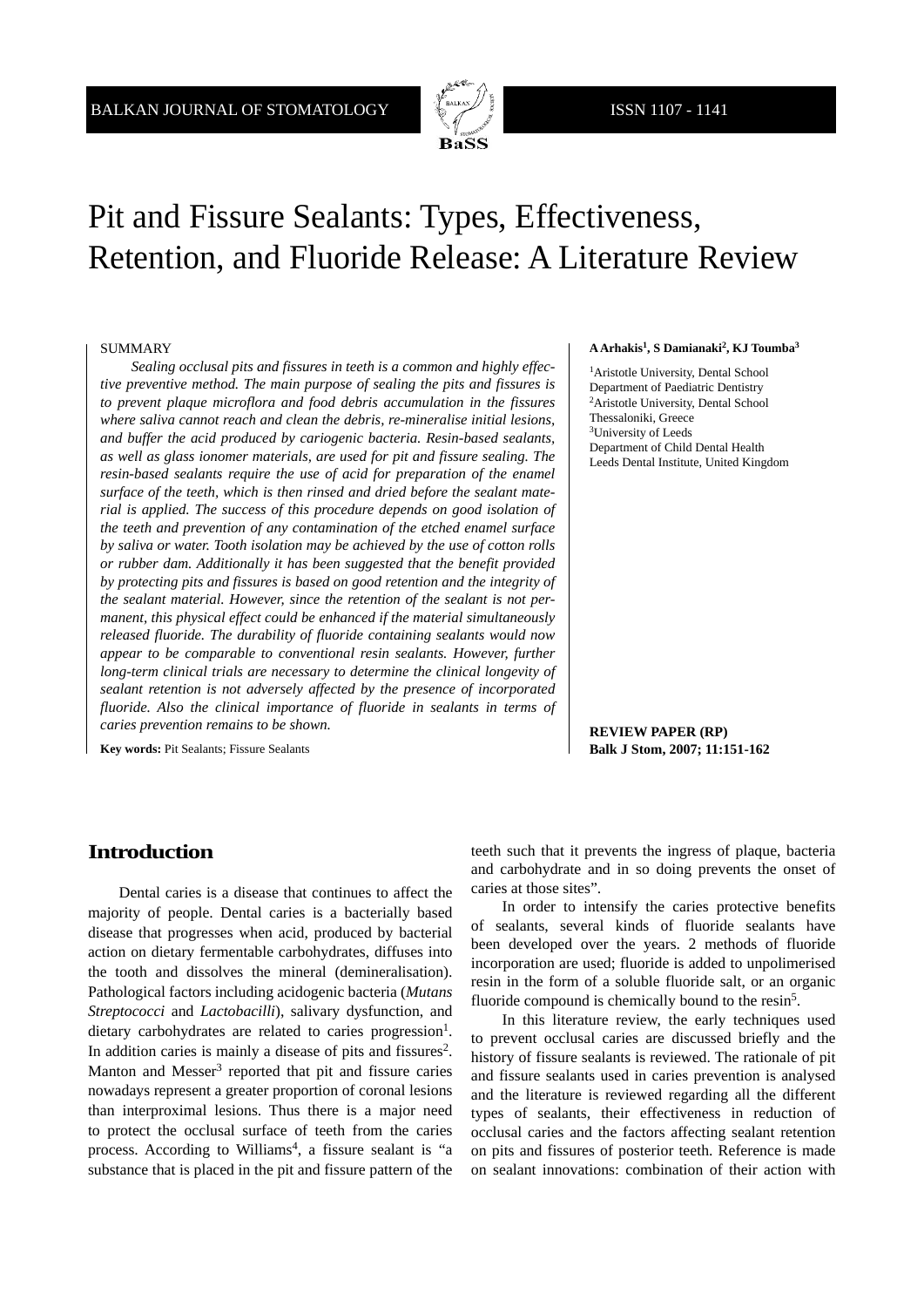fluoride action in order to constantly release fluoride to the oral environment. The literature is reviewed regarding all the kinds of fluoride containing fissure sealants.

# **History of Modern Pit and Fissure Sealants**

The high caries susceptibility of the pit and fissure surfaces of posterior teeth has been recognized for many years and a number of techniques have been proposed in order to prevent occlusal caries (Tab. 1). None of these

attempts were successful until 1955, when Buonocore reported the use of acid to etch the enamel surface prior to the application of acrylic resin $10$ .

3 different kinds of plastics have been used as occlusal sealants: cyanoacrylates, polyurethanes and bisphenol A-glycidyl methylacrylate (Bis-GMA).

The first extensive clinical study of adhesive sealing using an acid etchant was that of Cueto and Buonocore<sup>11</sup> who employed methyl-2-cyano-acrylate monomer with filler to seal pits and fissures of permanent molars and premolars. This technique was soon proved unsatisfactory because the cyanoacrylates disintegrated after a slightly longer time<sup>12</sup>.

*Table 1. Techniques used for prevention of occlusal carries*

| Study                   | Technique                                                                                                                                                                                                                                                                       |
|-------------------------|---------------------------------------------------------------------------------------------------------------------------------------------------------------------------------------------------------------------------------------------------------------------------------|
| Wilson $(1895)^6$       | Placement of dental cement in pits and fissures to prevent caries                                                                                                                                                                                                               |
| Hyatt $(1923)^7$        | Insertion of small restorations in deep pits and fissures before carious lesions had the opportunity to<br>develop: "prophylactic odontomy".                                                                                                                                    |
| Bödecker $(1929)^8$     | Deep fissures could be broadened with a large round bur to make the occlusal areas more self-<br>cleansing: "fissure eradication".                                                                                                                                              |
| Ast et al $(1950)^9$    | Attempted either to seal or to make the fissures more resistant to caries with the use of topically<br>applied zinc chloride and potassium ferrocyanide and the use of ammoniacal silver nitrate; they have<br>also included the use of copper amalgam packed into the fissures |
| Buonocore $(1955)^{10}$ | Use of acid to etch the enamel surface prior to the application of acrylic resin                                                                                                                                                                                                |

The polyurethanes proved to be too soft and totally disintegrated in the mouth after 2 to 3 months<sup>13</sup>. Despite this problem, their use was continued for some time - not as a sealant but as a vehicle with which to apply fluoride to the teeth $14$ .

Dimethacrylates represent the reaction product of bisphenol A and glycidyl methacrylate (Bis-GMA), which is considered by its originator to be a hybrid between a methacrylate and an epoxy  $resin<sup>15</sup>$ . The most commercial sealants today are Bis-GMA<sup>16</sup>. They were first produced as a potential dental material by Bowen in 1962, although the first fissure sealant based on Bis-GMA was introduced to the profession in 1971 under the trade name Nuvaseal<sup>14</sup>. The initially claimed high retention rates with this ultraviolet photoactive material<sup>17</sup> were revised downwards when the same sealant was looked at over  $5$  years<sup>18</sup>. Commercially available sealants differ in whether they are free of inert fillers or are semi-filled, and whether they are clear, tinted, or opaque. A principal difference is the manner in which polymerization is initiated. The first marketed sealants, called first-generation sealants, were activated with an ultraviolet light source and they are no longer used. Second-generation sealants are autopolymerizing and set upon mixing with a chemical

catalyst accelerator system. The third-generation sealants are photo-initiated with visible light $19$ .

# **Rationale for the Use of Pit and Fissure Sealants**

Tooth surfaces with pits and fissures are particularly vulnerable to caries development<sup>3</sup>. Ripa<sup>19</sup> observed that although the occlusal surfaces represented only 12.5% of the total surfaces of the permanent dentition, they accounted for almost 50% of the caries in school children. This can be explained by the fact that enamel forming pits and fissures do not receive the same level of caries protection from fluoride as smooth surface enamel<sup>19-21</sup>. Resin sealants are the most widely used and also have the greatest evidence of effectiveness<sup>22</sup>. The effectiveness of fissure sealants carried out in fluoridated and non-fluoridated areas, as part of public health measures and in private clinics, has been proved beyond doubt<sup>19</sup>. Brown et al<sup>23</sup> and Kaste et al24 showed that in fluoridated communities over 90% of dental caries occurred in occlusal and buccal-lingual surfaces and represented, almost exclusively, pit and fissure caries, while from 1987 to 1991, interproximal caries was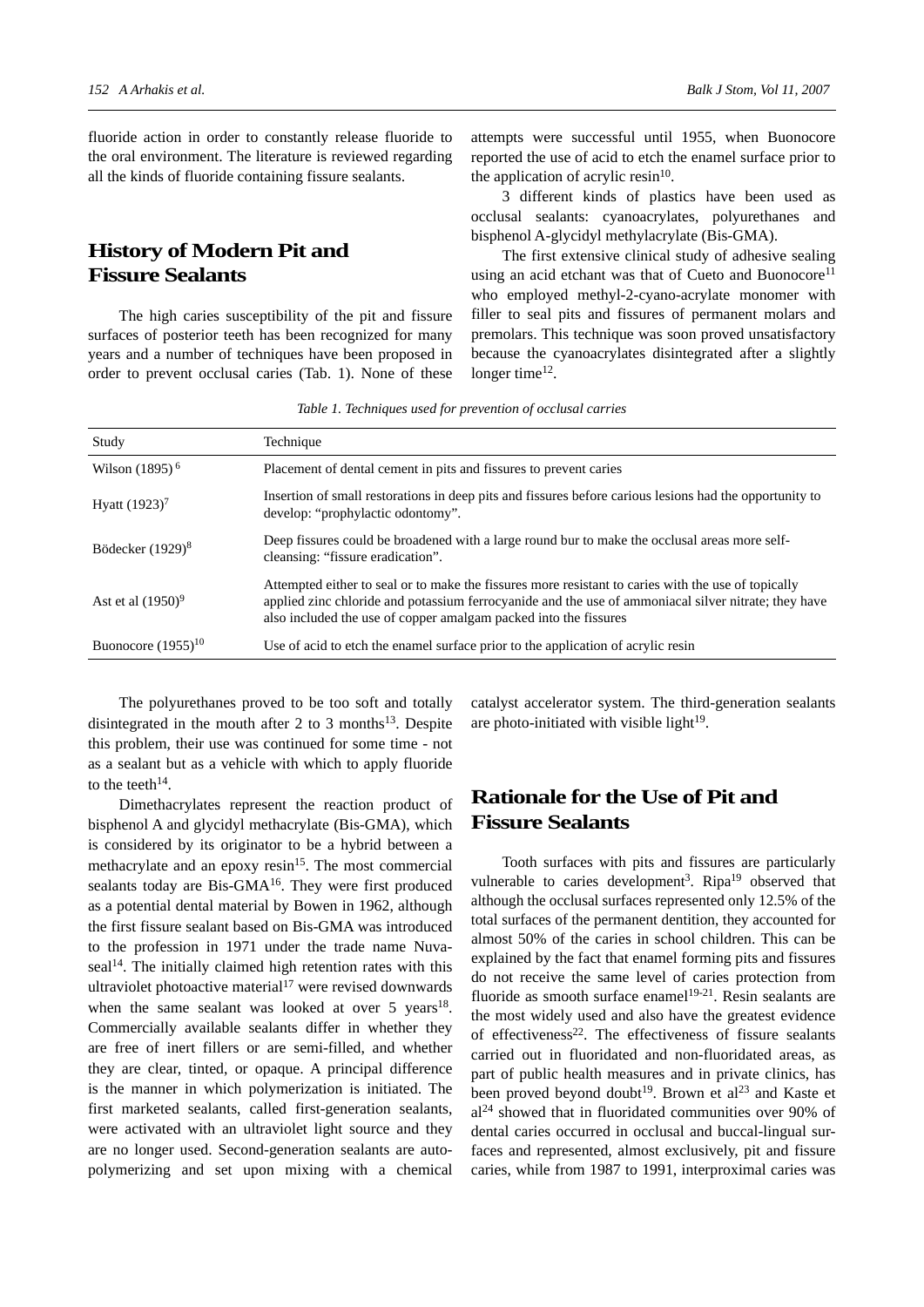reduced by 25%, whereas pit and fissure caries decreased by 18%. The reason why fluoride is less effective in preventing caries in fissured surfaces may be related to the total depth of enamel on smooth surfaces compared with that underlying the fissure. The base of an occlusal fissure can be close to or within the underlying dentine, consequently lateral spread of the lesion along the enamel-dentine interface results in an increased rate of progression of the lesion, and therefore fluoride has relatively little time to increase demineralisation. On the contrary, fluoride ions have enough time to positively affect the demineralisation process in a smooth proximal surface, where the thickness of enamel is approximately 1mm25,26.

# **Different Types of Pit and Fissure Sealants**

Once pit and fissure sealants were judged to be caries preventive as long as they remained adherent to the teeth; the initial evaluation of sealant effectiveness by clinical trials comparing sealant treated and non-treated teeth was considered unethical. Clinical retention and longevity became the measure of sealant success<sup>19</sup>.

# *First and Second Generation Pit and Fissure Sealants*

Ripa27 in 1985 reviewed the results of more than 60 studies on the effectiveness of first-generation (ultraviolet-initiated) and second-generation (chemicalinitiated) sealants. The sealants were evaluated from 1 to 7 years after placement. He concluded that secondgeneration sealants provided superior retention and caries protection than first generation sealants, especially as the time increased between initial treatment and follow-up observation. Several studies reported the effectiveness of second generation sealants (Tab. 2). As a result of the better performance of chemically polymerized sealants (due to the change in the diluent in the Bis-GMA system from methyl methacylate to glycol dimethacrylate), and the increasing criticism for the use of ultra-violet light, first-generation sealants are no longer marketed $27$ .

*Table 2. Studies for the effectiveness of second generation sealants*

| Study                               | Longevity of<br>the study | Retention of sealants                             |
|-------------------------------------|---------------------------|---------------------------------------------------|
| Wendt and Koch (1988) <sup>28</sup> | 10 years                  | 94% partial and<br>complete retention             |
| Romcke et al $(1990)^{29}$          | 10 years                  | 41% complete<br>retention<br>8% partial retention |
| Simonsen $(1987)^{30}$              | 10 years                  | 57% complete<br>retention                         |
| Simonsen $(1991)^{31}$              | 15 years                  | 28% complete<br>retention                         |

#### *Third Generation Pit and Fissure Sealants*

Since third- and second-generation sealants compete with each other in the market place, clinical comparison of sealant types is fundamental for clinicians to make an informed selection. Ripa $19$  reviewed numerous studies that have been carried out, comparing the retention between third and first and/or second generation sealants. The mean results indicate that the performance level for chemical initiated sealants and visible light photo-initiated sealants are similar within an observation period of up to 5 years. However, in 3 comparison studies of longer duration, greater longevity was reported for the chemically cured pit and fissure sealants $32-34$ .

# *Filled and Unfilled/Clear, Opaque and Tinted Pit and Fissure Sealants*

The addition of filler particles to the sealant appears to have little effect on clinical results $35$ . Filled and unfilled sealants penetrated the fissures equally well $36,37$ , demonstrated no difference in microleakage<sup>38</sup> and had similar retention rates<sup>39-41</sup>.

Pit and fissure sealants are available as clear, opaque or tinted. No product demonstrated a superior retention rate, but the tinted and opaque sealants have the advantage of even better appreciation by the patient, and evaluation by the dentist at subsequent recalls<sup>35</sup>. Rock et al<sup>42</sup> found significant differences in the accuracy with which 3 dentists identified a clear and an opaque fissure sealant.

During the mid-1990's safety concerns were expressed regarding leaching of bisphenol-A (BPA) and bisphenol-A dimethacrylate (BPA-DMA) from sealants, and a possible oestrogenic effect. It is known that incomplete conversion of BPA during the setting reaction may allow this non-reacted monomer to be released into the oral environment<sup>43</sup>. Nathanson et al<sup>44</sup> analyzed 7 pit and fissure sealants and provided reassuring evidence regarding the safety of these materials. Soderholm and Mariotti<sup>45</sup> considered the dosages and routes of administration and the modest response of oestrogensensitive target organs, and concluded that the short-term risk of oestrogenic effects from treatments using bisphenol A-based resins is insignificant. Fung et  $al<sup>46</sup>$  showed that BPA released orally from a dental sealant may not be absorbed or may be present in non-detectable amounts in the systemic circulation.

## *Glass Ionomer Cement (GIC) Pit and Fissure Sealants*

The use of GIC as a pit and fissure sealant was introduced more than 25 years  $ago^{47,48}$ . Studies of the use of GIC's as a fissure sealant indicate significantly lower retention rates than resin-based pit and fissure sealants<sup>49-</sup> 51. An interesting finding in the studies by Williams and Winter<sup>52</sup> and by Shimokobe et  $al<sup>53</sup>$  was that glass ionomer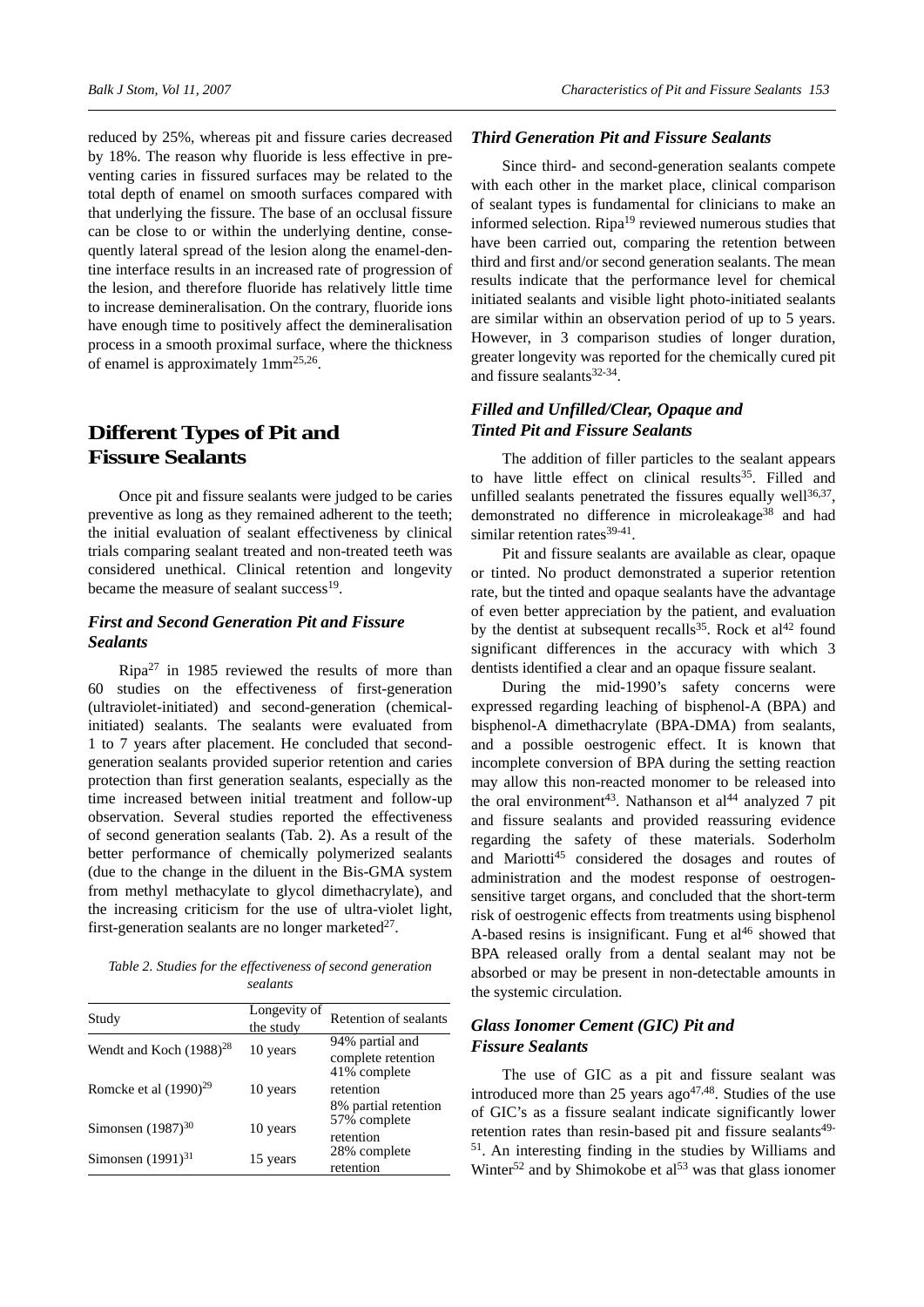sealants seemed to exert a cariostatic effect after they had disappeared macroscopically. As retention of glass ionomer sealants is less dependent on good moisture control, this material has been suggested as an alternative to resins for sealing primary teeth<sup>54</sup>. Overbo and Raadal<sup>55</sup>, comparing the extent of microleakage that occurred in GIC pit and fissure sealants and a diluted composite fissure sealant, concluded that extensive leakage occurred in the GIC throughout the material, and at the margin of the cement and the enamel. Birkenfeld and Schulman<sup>56</sup> concluded that etching prior to application of GIC enhances the bonding to fissure enamel. Therefore, although GIC's with their ability to release fluoride and adhere to enamel were initially worthy of consideration<sup>57</sup>, clinical trials related to their effectiveness discouraged their use as pit and fissure sealants<sup>35</sup>. The use of GIC has been suggested for erupting teeth, where isolation from saliva is a problem58.

# **Effectiveness of Pit and Fissure Sealants**

Manton and Messer<sup>3</sup>, in their review article in 1995, stated that sealant effectiveness can be evaluated by 4 measures: a) the per cent effectiveness, which compares the caries experience of sealed and unsealed teeth; b) the per cent retention, which reflects the number of sealants needing replacement, assuming a failed application requires replacement; c) the per cent sealed teeth/surfaces which become carious and/or restored; and d) the rate at which sealants require reapplication. Sealant effectiveness was measured initially by half mouth trials, but as the efficacy became established this approach became unethical and investigators changed to comparative studies of different sealant products<sup>59</sup>.

### *Caries Prevention with Pit and Fissure Sealants*

The ability of pit and fissure sealants to inhibit caries was first reported by Cueto and Buonocore<sup>11</sup>, when they claimed an almost 100% reduction in caries over 1 year with the use of an acid etching technique. Romcke et  $al<sup>29</sup>$ reported a 10-year observation of more than 8000 sealants; complete sealant retention, without need for resealing, was 58-63% for 7 to 9 years and 41% at 10 years. They reported sealant success (freedom from caries) of 96% for the first year and 85% after 8-10 years (Tab. 3). Wendt and Koch<sup>28</sup> followed for 1-10 years 758 sealed surfaces, and the resulting examination showed 80% total sealant retention after 8 years. Another 16% of the surfaces were judged as partially retained. After 10 years only 6% of the sealed occlusal surfaces showed caries and restorations. Simonsen $31$  conducted the longest clinical study to date on sealant retention and effectiveness. In children who received a single application of a white-coloured autocured sealant in 1976, 74% of the pit and fissure surfaces of permanent first molars were non-carious 15 years later. Chestnutt et al $^{60}$  reported on more than 7000 sealants after 4 years and 57% of the sealed tooth surfaces remained fully sealed with 18% scored as deficient or failed and 24% completely missing. 23% of the surfaces originally scored as deficient at baseline were scored as carious compared with 21% of surfaces not sealed. Only 14.4% of the sound/sealed surfaces at baseline became carious. Wendt et al $61$  reported 95% complete or partial retention without caries in second permanent molars after 15 years and 87% complete or partial retention without caries in first permanent molars after 20 years. In a different study the same authors, reported that 74% of first permanent molars that had been sealed were caries free after 15  $years<sup>62</sup>$ .

| Study                             | Longevity of the study | Percentage of sealed teeth without caries |
|-----------------------------------|------------------------|-------------------------------------------|
| Cueto and Buonocore $(1967)^{11}$ | l year                 | 100%                                      |
| Romcke et al $(1990)^{29}$        | 1 year                 | 96%                                       |
|                                   | 8-10 years             | 85%                                       |
| Wendt and Koch $(1988)^{28}$      | 10 years               | 94%                                       |
| Simonsen $(1991)^{31}$            | 15 years               | 74%                                       |
| Wendt et al $(2001)^{61}$         | 15 years               | 95% second permanent molars               |
|                                   | 20 years               | 87% first permanent molars                |
| Wendt et al $(2001)^{62}$         | 15 years               | 74% first permanent molars                |

*Table 3. Pit and fissure sealants and caries prevention*

# **Factors Important for Retention**

The retention and caries-preventive effects of pit and fissure sealants have been well documented for the past 20 years<sup>27</sup>. There is good evidence that teeth sealed very early after eruption require more frequent re-application of the sealant, than teeth sealed later<sup>63,64</sup>. Therefore, sealant placement may be delayed until the teeth are fully erupted, unless high caries activity is present. Sealant placement even in the absence of regular follow-up is beneficial $11,60$ . The application procedure for a conventional sealant involves the placement of etching material, a waiting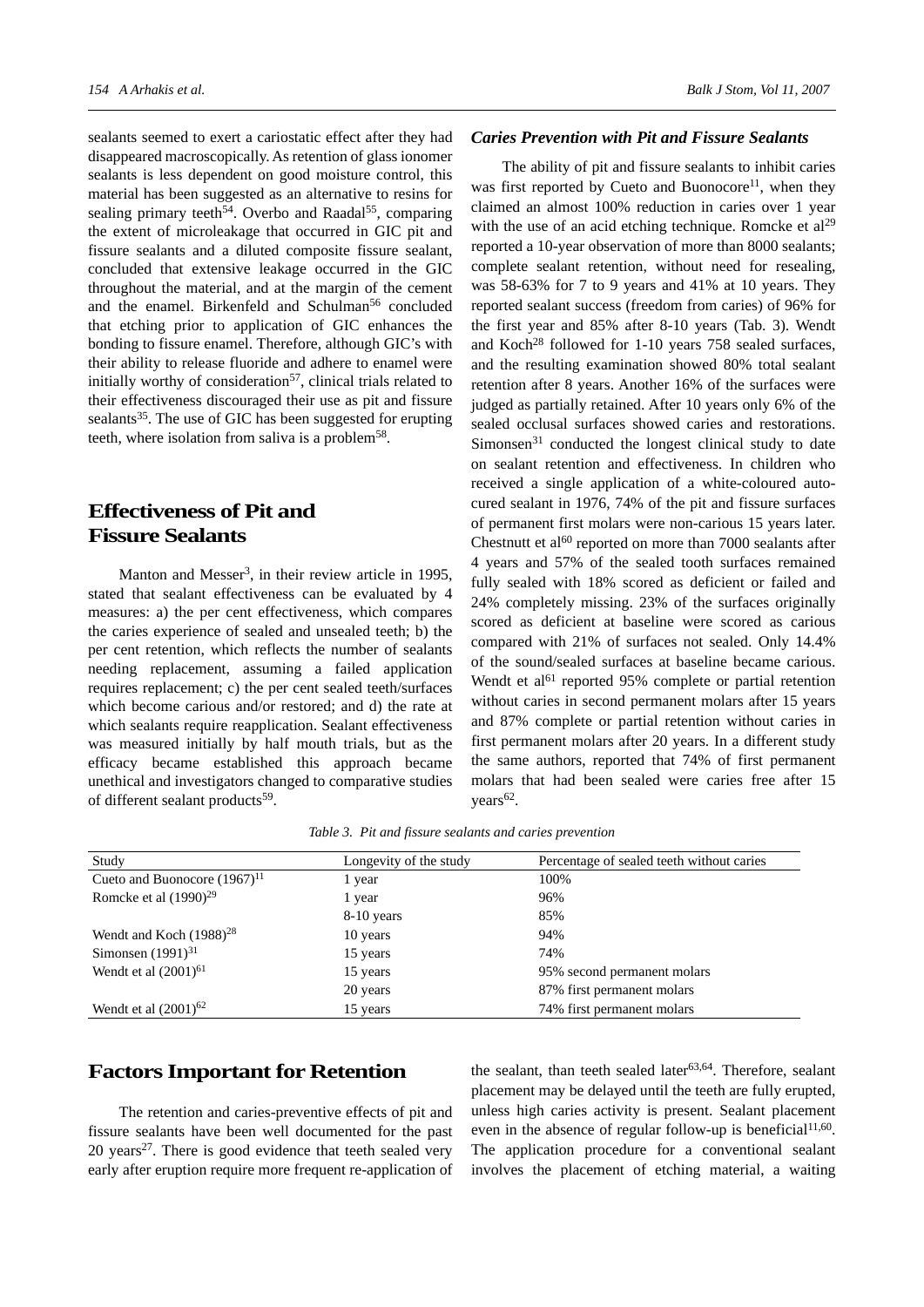time, rinsing, and drying, followed by the application of the sealant and the exposure to the curing light. Thus, there are many time consuming steps involved, increasing the risk of saliva contamination during the procedure. Contamination by saliva after etching may have deleterious effects on bonding<sup>65</sup>. Consequent partial loss of material and/or micro-leakage and gaps may result in the formation of secondary caries around the sealed fissure. The annual incidence of caries development in sealed teeth is estimated to be approximately  $2-4\%$ <sup>66</sup>. The following parameters are important for fissure sealant retention: method of prophylaxis before sealant application, moisture control, use of etching gel or liquid, etching time, washing and drying times, and fissure sealant application itself<sup>47,48,67,68</sup>.

#### *Surface Cleaning*

The need and method for cleaning the tooth surface prior to sealant placement are controversial. Usually, acid etching alone is sufficient for surface cleaning<sup>69</sup>. This is attested by the fact that 2 of the most cited and most effective sealant longevity studies by Simonsen $30,31$  were accomplished without use of a prior prophylaxis. The use of prophy-pastes, especially those with fluoride, has been discouraged<sup>69</sup>. Garcia-Godoy and Gwinnett<sup>70</sup> and Garcia-Godoy and Medlock $71$  showed in studies with SEM that pumice particles become lodged in the fissures and are not removed after rinsing with a stream of water. Additionally, treatment with fluoride before etching has been proposed to strengthen the enamel by reducing its solubility<sup>72</sup>. However, no significant differences were observed in bond strengths *in vitro* following the use of non-fluoridated or fluoridated pastes, a pumice slurry or water and bristle brush73,74. 2 clinical trials revealed similar retention rates between cleaning the debris of fissures with a prophybrush and pumice or gently running a probe<sup>75</sup> and toothpaste76, respectively.

Air polishing of the occlusal surface with special devices has been suggested77,78. *In vitro* studies with air polishing of the occlusal surface before acid etching demonstrated greater penetration<sup>79</sup>, a greater number of resin tags for micromechanical retention<sup>80</sup>, and higher bond strengths<sup>81</sup> than fissures cleaned with rotary instrumentation and pumice.

In recent years, a new technique for caries removal and cavity preparation has been introduced, i.e. laser irradiation. Lasers with a wide range of characteristics are available today and are being used in several fields of dentistry. Laser energy is absorbed by the dental enamel, promoting superficial modification, which may have clinical significance<sup>82</sup>. Several studies have been conducted to compare sealants placed on laser- or acidconditioned enamel. In 1996, a split mouth clinical trial was undertaken to compare the retention of fissure sealants placed using both methods that found that, after

a mean follow-up period of 14.5 months, the retention rate for  $CO<sub>2</sub>$  laser conditioning was greater than that for acid etching (97.9% versus 94.6%, respectively), although this difference was not statistically significant<sup>83</sup>. In the *in vitro* study, do Rego and de Araujo $84$  compared the effect of different surface preparations on the micro-leakage of pit and fissure sealants, and found that Nd:YAG laser irradiation with an energy level of 120 mJ per pulse and an energy density of 1.4 Jcm-2 did not decrease the microleakage degree when using a fluoride resin-filled sealant and resin-modified GIC as pit and fissure sealants. It has been shown that occlusal surfaces treated exclusively by a very short pulsed Er:YAG laser (120 mJ at a frequency of 4 Hz under air-water spray for 30 s) showed poorer marginal sealing than those treated by acid etching alone85.

Whatever the cleaning preferences, either by acid etching or other methods, all heavy stains, deposits, and debris should be removed from the occlusal surface before applying the sealant $69$ .

#### *Isolation*

Adequate isolation is the most critical aspect of sealant application<sup>69</sup>. Salivary contamination during or after acid etching allows rapid precipitation of glycoproteins onto the surface, greatly decreasing bond strength<sup>61,62,86,87</sup>. Silverstone et al<sup>88</sup> and Tandon et al<sup>89</sup> suggested that even a one second exposure to saliva can lead to the formation of a protein layer resistant to 30 seconds of vigorous irrigation, and they agreed that it would be necessary to repeat the etching procedure to ensure adequate bonding of a resin material.

In general, 2 methods of isolation from salivary contamination are used: rubber dam or cotton roll isolation. Several clinical studies have demonstrated that rubber dam isolation and cotton roll isolation provide comparable retention rates<sup>90,91</sup>. In the longest published comparison study, Lygidakis et al<sup>90</sup> found that after 4 years of application the complete retention rate was 81% for sealants placed using cotton roll isolation and 91% for sealants placed using rubber dam isolation. Rubber dam isolation is ideal but may not be feasible in certain circumstances. Clinical studies using Vac-Ejector moisture control, another alternative to the rubber dam, concluded that sealant retention is comparable to that with sealant placed under rubber dam or cotton roll isolation<sup>92,93</sup>. Interestingly, reports indicate that applying a halogenated bonding agent (Scotchbond®) after acid etching significantly increased the bond strength of sealant to saliva-contaminated enamel, and also to uncontaminated enamel<sup>94,95</sup>

It has been shown that sealants, placed soon after tooth eruption, are far more likely to need replacement. Additionally, tooth position in the mouth appears to be an important determinant for adequate isolation $63,96$ . Many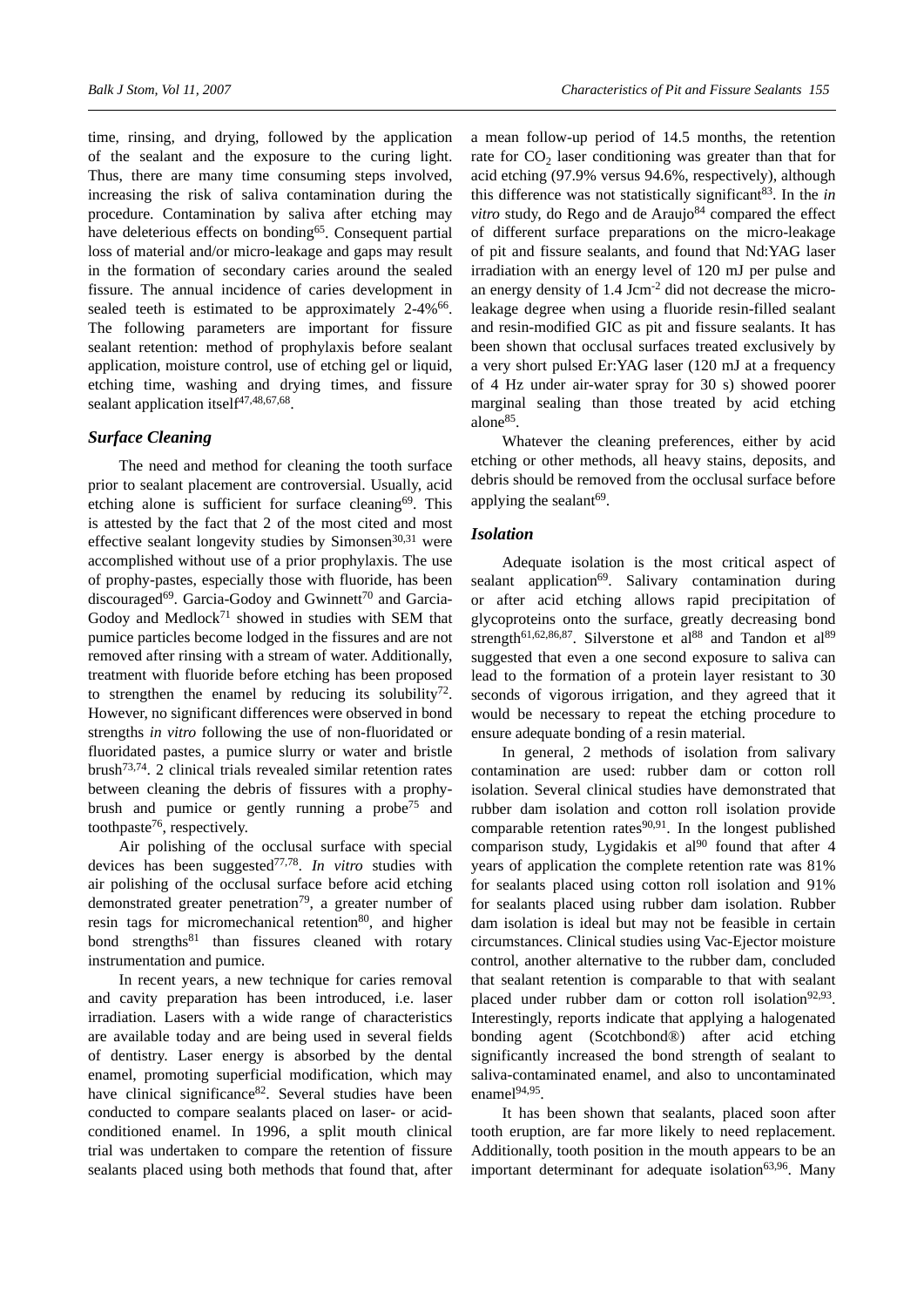of the resin trials included premolar teeth, and sealant retention has been found to be superior for the more anteriorly placed teeth<sup>17,97,98</sup>. Sealants have been recorded as being more effectively retained on lower teeth than on upper teeth<sup>99,100</sup>. The cooperation of the patient, the skill of the operator $19$ , and the presence or absence of a dental  $a$ ssistant<sup>101</sup>, altogether are important factors affecting sealant retention.

#### *Etchants and Conditioners*

The goal of etching is to produce an uncontaminated, dry, frosted surface<sup>3</sup>. Acids, such as phosphoric, maleic, nitric, or citric acid, are used with commercial dentine adhesive systems for partial or total removal of the smear layer and superficial demineralisation of the underlying dentine. Such liquids or gels are termed etchants and may also be called conditioners by some dental manufacturers. Etching implies the dissolution of the substrate, whereas conditioning involves cleaning, structural alteration, and increasing the adhesiveness of the substrate $102$ . Resinbased fissure sealants are usually placed after cleansing and orthophosphoric acid etching of the fissure enamel<sup>103</sup>.

*Orthophosphoric acid*. The most frequently used is orthophosphoric acid, provided that its concentration lies between 30 and 50% by weight, small variations in the concentration do not appear to affect the quality of the etched surface35. Orthophosphoric acid 36% is available as both a liquid solution and a gel. Numerous studies *in vitro*104-107, found similar penetration of enamel, while *in vivo* studies<sup>108</sup> showed that gel etchant was as effective as the liquid form. The clinical disadvantage lies in the doubling of the rinsing time required with the gel form<sup>33</sup>. However, many clinicians prefer to use a gel because it is easily applied and controlled and because of its colour, easy to tell where it has been applied  $34$ .

Variation in time during which the tooth enamel is exposed to the etching solution is more important. Several laboratory studies involving permanent teeth have shown resin-to-enamel bond strengths after 15-seconds to be comparable to those after 30- and 60 seconds etches<sup>107,109,110</sup>. Clinical studies comparing the same etching times (20 and 60 seconds) resulted in no statistically significant differences in retention rates<sup>111,112</sup>. Laboratory studies indicate that it may be more difficult to gain adequate retention by etching the enamel of primary teeth<sup>113,114</sup>, but clinical studies<sup>112</sup> suggest it may not be necessary to increase the etching time when sealing primary molars. Redford et al115 in the *in vitro* study showed that the etch depth increases between 60-120 seconds, but there was no corresponding increase in bond strengths. More recently, Duggal et  $al<sup>116</sup>$  showed no significant difference in retention of pit and fissure

sealants after 1 year follow-up on second primary and first permanent molars when 15, 30, 45 or 60 seconds etching times were used.

After etching, the tooth is irrigated vigorously with both air and water for 30 seconds and then dried with uncontaminated compressed air for 15 seconds<sup>3</sup>. It has been suggested washing for 60 seconds if an etchant in solution is used and 90 seconds when a gel etchant has been applied. Compressed air is checked for contamination by directing the flow onto paper or a clean mirror surface; contaminants will appear as droplets of water or  $\text{oil}^{117}$ . According to Waggoner and Siegal<sup>35</sup>, exact washing and drying times are not as important as ensuring that both the washing and drying of the tooth are thorough enough to remove all of the etchant from its surface and give a chalky, frosted appearance.

*Maleic acid*. Combining acidic conditioners and resin primers began several years ago with the development of self-etching primers, such as those provided with Scotchbond 2® (2.5% maleic acid in 55% HEMA/water - 3M Dental Products), Syntac® (4% maleic acid in 25% TEGMA/water - Vivadent) and recently NRC® (maleic acid in itaconic acid and water - Dentsply). These primers are acidic enough to demineralise the smear layer and the very top of the intact underlying dentine. As they etch, they also infiltrate the exposed collagen with hydrophilic monomers, which then copolymerize with the subsequently placed adhesive resin. These primed surfaces are not rinsed with water, leaving solubilised mineral to re-precipitate within the diffusion channels created by the acid primers $102,118$ .

# **Fluoride and Pit and Fissure Sealants**

 $Ripa^{21}$ , in his review article, stated that as fluoride becomes more ubiquitous in the UK, the difference in caries activity between smooth and pit- and fissuresurfaces becomes more pronounced and dental caries is becoming primarily a disease of the pits and fissures. Pit and fissure sealants were established as the only clinical regimen available for preventing occlusal caries<sup>31</sup>. In an effort to enhance the caries protective benefits of sealants, several kinds of fluoride fissure sealants have been developed over the years $119$ .

The addition of fluoride to pit and fissure sealants was considered more than 25 years ago<sup>16,120-122</sup> but were not found to reduce caries incidence perhaps because they were poorly retained on the tooth surface. Efforts to combine the 2 continue today<sup>123,124</sup>. According to Kadoma et al<sup>125</sup> the properties a fluoride containing sealant should have in order to replace a conventional one are listed in the table 4.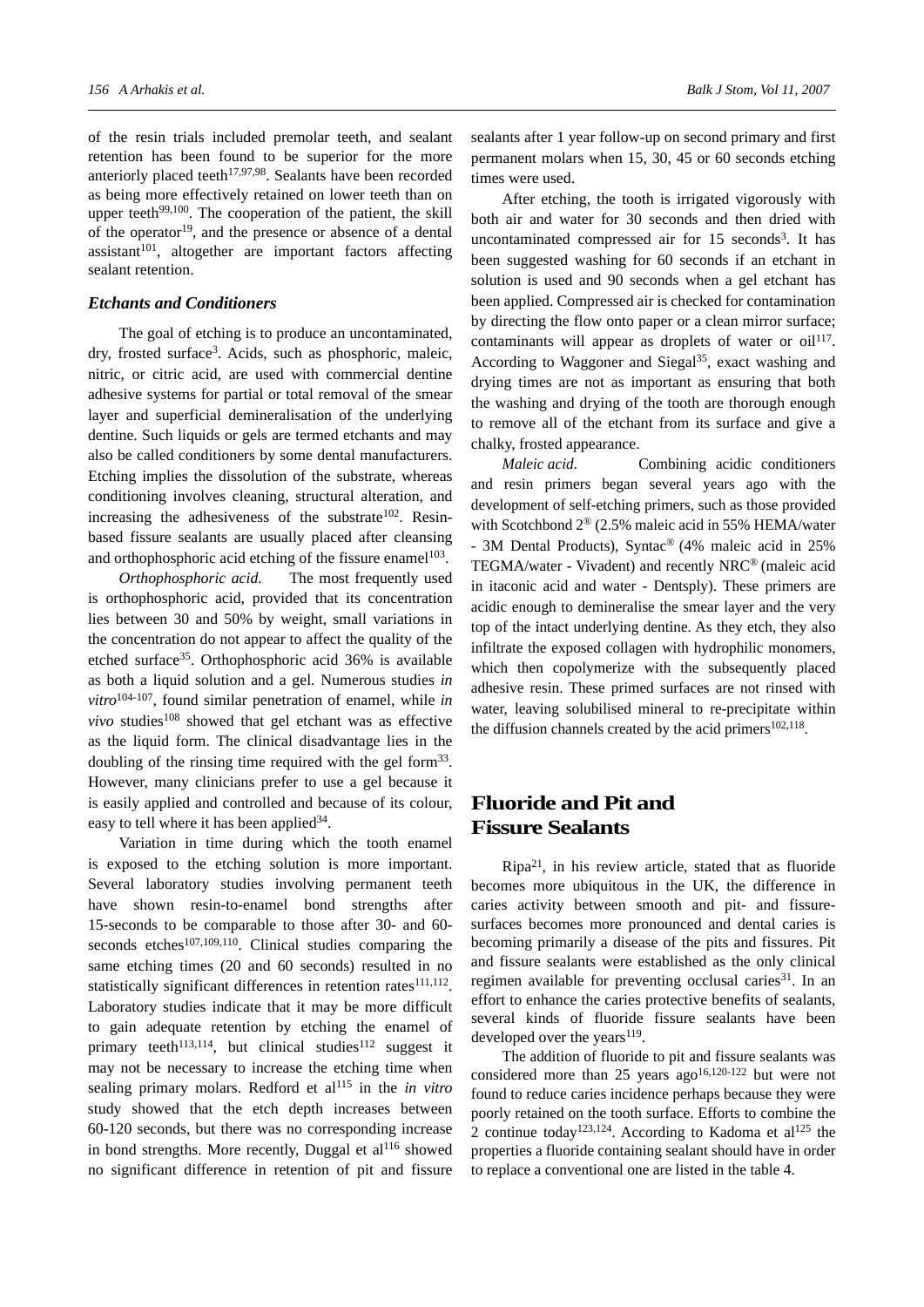| Table 4. The properties a fluoride-containing sealant should |
|--------------------------------------------------------------|
| have in order to replace a conventional125                   |

Better or at least comparable retention rates with the conventional sealant

Constant fluoride release for a prolonged period of time

Function as a reservoir of fluoride ion for enamel and to promote fluorapatite formation in enamel

## *Methods of Fluoride Incorporation in Pit and Fissure Sealants*

Fluoride is incorporated into resins in 1 of 2 ways; the first utilizes a soluble fluoride salt which, after application, dissolves releasing fluoride ions, possibly compromising the integrity of the resin $19$ . This method has been questioned, because fluoride release resulting from the dissolution of a soluble salt might weaken the sealant *in situ* and thereby might reduce its usefulness as a preventive agent<sup>126</sup>. The other system uses an organic fluoride that is subsequently released by an exchange with other ions in the system<sup>19,127</sup>. In this method (anion exchange systems), fluoride constitutes only a small amount of the total structure, and is replaced rather than lost. Thus, there should not be any significant decrease in the strength of the sealant<sup>126</sup>.

# *Soluble Fluoride Salts Added to Unpolymerized Resins*

Lee et  $al^{120}$  were the first to formulate a polyurethane fluoride-containing sealant material that would release fluoride on the enamel surface for an extended period of 24h - 30 days. They concluded that  $Na<sub>2</sub>PO<sub>3</sub>F$  added to polyurethane reduced enamel acid solubility, increased fluoride uptake in enamel and released fluoride up to 1 month.

Swartz et al<sup>122</sup> conducted an *in vitro* study to test the feasibility of imparting anti-cariogenic properties by adding 2-5% NaF to BIS-GMA resin pit and fissure sealants. The findings revealed a reduction of enamel acid solubility and an increased enamel fluoride uptake. The physical properties of the resins remained the same. However, the greatest amount of fluoride was released during the first day or two, after which the amount rapidly diminished.

Based on the previous study, el-Mehdawi et  $al^{128}$ studied, *in vitro*, the fluoride release of an ultraviolet fissure sealant (Nuva-seal) throughout a 3-week period by adding several concentrations of NaF to the sealant. They concluded that Nuva-Seal decreased fluoride release over the 3-week study period, while the quantity of fluoride ions increased when the concentration of the fluoride salt in the sealant increased.

In 1990, a commercially available sealant with fluoride was marketed that purportedly released fluoride. This product (FluoroShield) was a visible light-cured resin containing 2% NaF and 50% by weight inorganic filler<sup>129</sup>. Cooley et al<sup>129</sup> compared in their *in vitro* study, FluoroShield with a fluoride sealant (Helioseal). They found no significant difference between the 2 sealants in ability to penetrate fissures, but FluoroShield was found to have more leakage. All specimens of the FluoroShield released fluoride over the 7-day period; there was a 'burst effect' in which larger amounts of fluoride were released on the first and the second day, and then the release tapered off. Jensen et al<sup>130</sup> in the *in vitro* study, compared the size and depth of artificial caries lesions when using FluroShield or its non-fluoride containing analogue, PrismaShield. Lesion depth was found to be over 3-times greater in specimens that contained the conventional sealant compared with specimens that contained the fluoride-releasing sealant.

Hicks and Flaitz<sup>119</sup>, in another *in vitro* study, compared the effects of FluroShield, PrismaShield and Ketac-Fil (GIC material) on initiation and progression of caries-like lesions around class V restorations. They concluded that FluroShield and Ketac-Fil showed less lesions than PrismaShield.

Park et al<sup>38</sup> compared FluroShield, PrismaShield and Delton pit and fissure sealants to each other through shear bond strength, scanning electron microscopy and microleakage. They concluded that the shear bond strength in FluroShield and PrismaShield was significantly higher than in Delton, better adaptation to the etched enamel with FluroShield and PrismaShield than with Delton, and no significant difference in microleakage among the 3 pit and fissure sealants.

Loyola Rodriguez and Garcia-Godoy<sup>123</sup> estimated the antibacterial activity and the fluoride release, of FluroShield, Helioseal and a new fluoride containing sealant Teethmate F. Only Teethmate F showed inhibition activity against all strains of *Mutans Streptococci* tested; there was no significant difference in the inhibition between strains of *S. Mutans* and *S. Sorbinus.* Teethmate exhibited higher fluoride release than FluroShield during the 7-day study period. During 2 days after setting, these materials showed their highest concentration of fluoride release, which decreased to approximately 50% (below 0.1 PPM F<sup>-</sup>) at 7 days. Rock et al<sup>124</sup> came to similar results regarding fluoride release, *in vitro*, from FluroShield in comparison to a GIC material Baseline. They also found 70% complete retention of FluroShield in first permanent molars, *in vivo*, after a 3-year follow-up.

In another clinical study, Jensen et al<sup>130</sup> evaluated the retention and salivary fluoride release of FluroShield compared to its non-fluoride analogue PrismaShield. There was no significant difference in retention between the 2 sealants at 6 and at 12 months. However, fluoride release was significantly increased when compared to the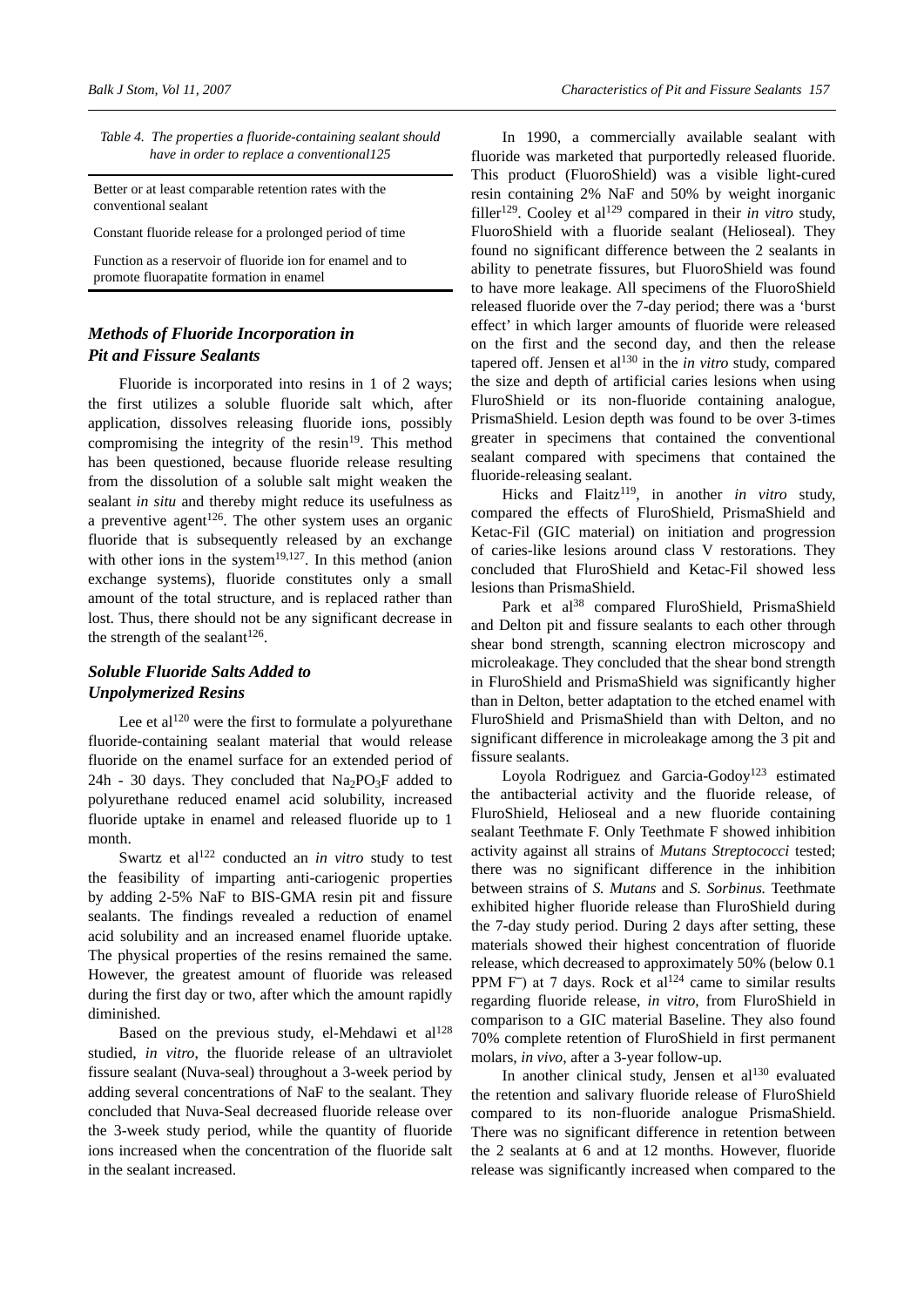baseline values, only at the 30 min post-sealant sampling interval. Rock et al $124$  found 70% complete retention of FluroShield applied to contralateral caries-free first permanent molars in 86 children aged 7-8 years, after a  $3$ -year follow-up. Do-Rego and de Araujo<sup>131</sup> found that 91.35% of FluroShield and 93.14% of Delton Plus sealants were intact after 2 years of follow-up.

Lygidakis and Oulis $132$  evaluated the retention rate and the caries increment differences between FluroShield and Delton. The sealants were applied in a half-mouth design to all 4 caries-free first permanent molars of 112 children aged 7-8 years. At a 4-year follow-up, the complete retention for FluroShield was 76.5% and for Delton 88.8% - the difference being statistically significant.

Morphis and Toumba<sup>133</sup> evaluated the retention rates of 3 different sealants: a conventional sealant Delton, its recently marketed fluoride-containing analogue Delton Plus, and an experimental fluoride-containing sealant, which was prepared by adding fluoride-glass powder to Delton. The sealants were applied to 104 permanent molars in children aged 6-16 years, in a randomized way. Results showed no significant difference in retention among the 3 sealants after a 1-year follow-up.

## *Organic Fluoride Compounds Chemically Bound to the Resin (Anion Exchange System)*

Instead of incorporating fluoride into an inert sealant material, ion exchanging resins were developed<sup>134,125</sup>. These resins have relatively high fluoride content and exchange fluorine ions from the sealant materials for hydroxyl and chloride ions in the oral environment. Inhibition of caries formation and re-mineralization of enamel caries have been shown to occur *in vitro* and *in vivo.* A significant level of fluoride is taken up by the sealed enamel. Both superficial and deep enamel layers incorporate the released fluoride, with fluoride levels of 3500 ppm and 1700 ppm reported for enamel biopsy depths of 10 μm and 60 μm, respectively, while the fluoride levels were 650 ppm and 200 ppm for the same enamel biopsy depths in contra-lateral control teeth<sup>134</sup>. Research of the anion exchange system-sealant is in progress but, to date, no commercial product is available5.

# **Conclusions**

Pits and fissures are recognised as highly susceptible to caries and least benefit by systemic or topical fluoride. Sealants do prevent caries<sup>59</sup> and are cost-effective<sup>112</sup>. Mertz-Fairhurst<sup>59</sup> reported in 1984 that at the end of 10 years 78% of those first permanent molars with a single application of sealant placed in pits and fissures were

caries free compared with the unsealed matched pairs which had a caries free rate of 31.3%.

Fluorides also work in more than one way. They reduce enamel solubility and stimulate re-mineralization, actually reversing the course of caries during its early stages<sup>126</sup>. For these reasons fluoride has been incorporated into pit and fissure sealants. The rationale is that the sealants act as reservoirs from which the added fluoride is gradually released into the oral cavity<sup>127</sup>. It is essential that the effective levels of fluoride release are maintained for long periods of time, preferably at a constant rate, for at least 6 months since these materials are always subjected to leaching by saliva<sup>135</sup>.

Despite the fact that no anti-caries clinical studies have been reported<sup>21</sup>, *in vitro* studies indicate that a fluoride releasing sealant substantially reduces the amount of enamel demineralization adjacent to  $it^{130}$ . However, the main problem with the existing fluoride releasing sealants is that they give no lasting effects on salivary fluoride concentration levels124, 129, 130.

# **References**

- 1. *Featherstone JD*. Prevention and reversal of dental caries: role of low level fluoride. *Community Dent Oral Epidemiol*, 1999; 27:31-40.
- 2. *Brunell JA, Carlos JP*. Changes in the prevalence of dental caries in US Schoolchildren, 1961-1980. *J Dent Res*, 1982; 61:1346-1351.
- 3. *Manton DJ, Messer LB*. Pit and fissure sealants: another major cornerstone in preventive dentistry. *Aust Dent J*, 1995; 40:22-29.
- 4. *Williams B*. Fissure Sealants: A review. *J Int Assoc Dent Child*, 1990; 20:35-41.
- 5. *Morphis TL, Toumba KJ, Lygidakis NA*. Fluoride pit and fissure sealants: a review. *J Int Assoc Dent Child*, 2000; 10:90-98.
- 6. *Wilson IP*. Preventive dentistry. *Dental Digest*, 1895; 1:70-72.
- 7. *Hyatt TP*. Prophylactic odontomy: the cutting into the tooth for the prevention of disease. *The Dental Cosmos*, 1923; 65:234-241.
- 8. *Bödecker CF*. The eradication of enamel fissures. *Dental Items Interest*, 1929; 51:859-863.
- 9. *Ast DB, Busher A, Chase HC*. A clinical study of caries prophylaxis with zinc chloride and potassium ferrocyanide. *J Am Dent Assoc*, 1950; 41:437-442.
- 10. *Buonocore MG*. Simple method of increasing the adhesion of acrylic filling materials to enamel surfaces. *J Dent Res*, 1955; 34:849-853.
- 11. *Cueto EI, Buonocore MG*. Sealing of pits and fissures with an adhesive resin: its use in caries prevention. *J Am Dent Assoc*, 1967; 75:121-128.
- 12. *Pugnier VA*. Cyanoacrylate resins in caries prevention: a two-year study. *J Am Dent Assoc*, 1972; 84:829-831.
- 13. *Lee H, Ocumpaugh DE, Swartz ML*. Sealing of developmental pits and fissures. II. Fluoride release from flexible fissure sealers. *J Dent Res*, 1972; 51:183-190.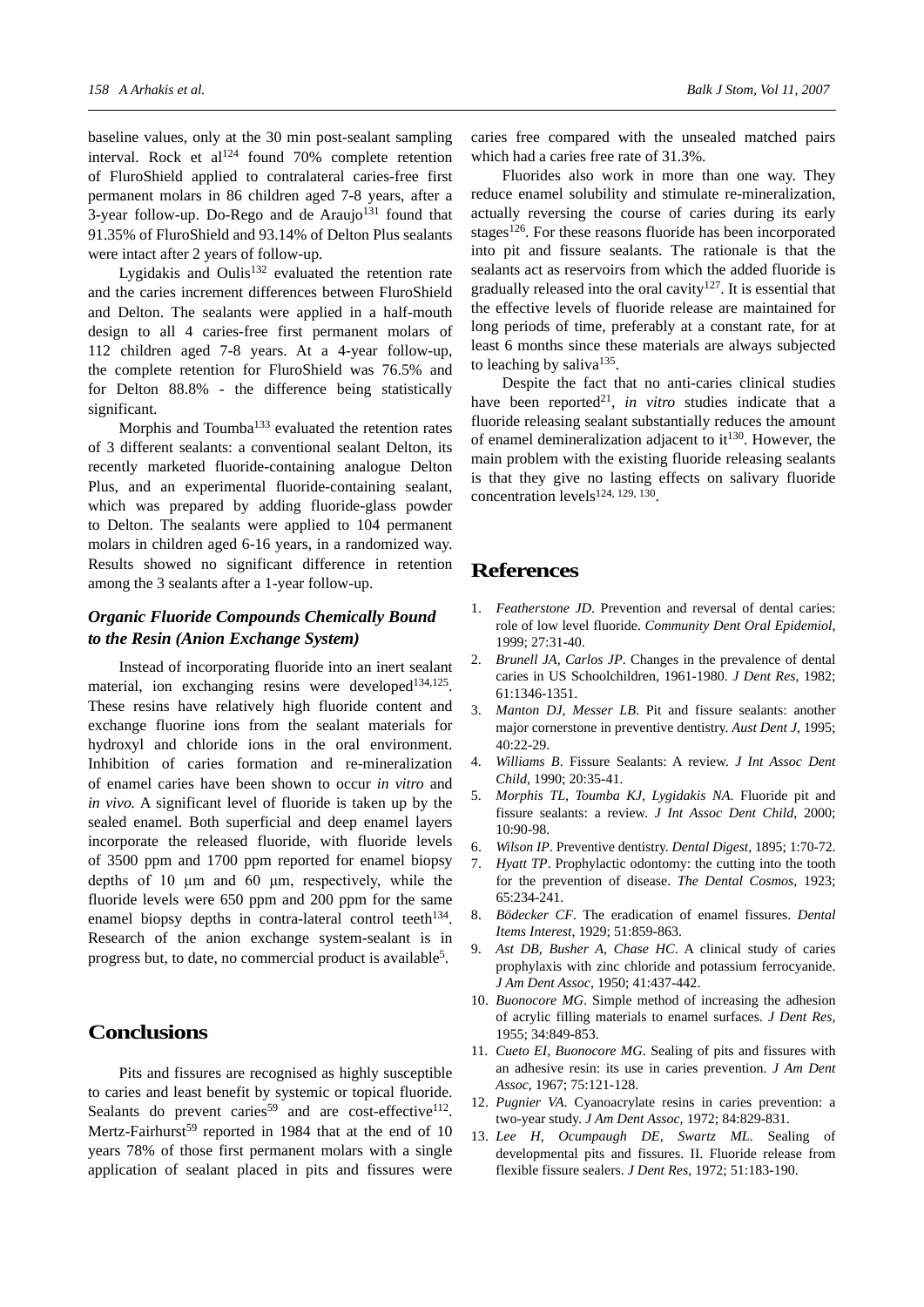- 14. *Buonocore MG*. Pit and fissure sealing. *Dent Clin North Am*, 1975; 19:367-383.
- 15. *Bowen RL*. Composite and sealant resins-past, present, and future. *Pediatr Dent*, 1982; 4:10-15.
- 16. *Sim JM, Finn SB*. Operative Dentistry for Children. In: *Finn*  SB (ed). Clinical Pedodontics. 4<sup>th</sup> ed. Philadelphia: WB Saunders Company, 1973; pp 135-167.
- 17. *Rock WP*. Fissure sealants. Results obtained with two different sealants after one year. *Br Dent J*, 1972; 133(4):146-151.
- 18. *Mertz-Fairhurst EJ, Fairhurst CW, Williams JE, Della-Giustina VE, Brooks JD*. A comparative clinical study of two pit and fissure sealants: six-year results in Augusta, Ga. *J Am Dent Assoc*, 1982; 105(2):237-239.
- 19. *Ripa LW*. Sealants revised: an update of the effectiveness of pit-and-fissure sealants. *Caries Res*, 1993; 27(Suppl 1):77-82.
- 20. *Bohannan HM*. Caries distribution and the case for sealants. *J Public Health Dent*, 1983; 43(3):200-204.
- 21. *Ripa LW*. Has the decline in caries prevalence reduced the need for fissure sealants in the UK? A review. *J Paediatr Dent*, 1990; 6:79-84.
- 22. *Feigal RJ*. The use of pit and fissure sealants. *Pediatr Dent*, 2002; 24(5):415-422.
- 23. *Brown LJ, Kaste LM, Selwitz RH, Furman LJ*. Dental caries and sealant usage in U.S. children, 1988-1991: selected findings from the Third National Health and Nutrition Examination Survey. *J Am Dent Assoc*, 1996; 127(3):335-343.
- 24. *Kaste LM, Selwitz RH, Oldakowski RJ, Brunelle JA, Winn DM, Brown LJ*. Coronal caries in the primary and permanent dentition of children and adolescents 1-17 years of age: United States, 1988-1991. *J Dent Res*, 1996; 75 Spec No:631-641.
- 25. *Hicks MJ, Flaitz CM, Silverstone LM*. Secondary caries formation in vitro around glass ionomer restorations. *Quintessence Int*, 1986; 17(9):527-532.
- 26. *Silverstone LM*. State of the art on sealant research and priorities for further research. *J Dent Educ*, 1984; 48(2 Suppl):107-118.
- 27. *Ripa LW*. The current status of pit and fissure sealants. A review. *J Can Dent Assoc*, 1985; 51(5):367-375, 377-380.
- 28. *Wendt LK, Koch G*. Fissure sealant in permanent first molars after 10 years. *Swed Dent J*, 1988; 12(5):181-185.
- 29. *Romcke RG, Lewis DW, Maze BD, Vickerson RA*. Retention and maintenance of fissure sealants over 10 years. *J Can Dent Assoc*, 1990; 56(3):235-237.
- 30. *Simonsen RJ*. Retention and effectiveness of a single application of white sealant after 10 years. *J Am Dent Assoc*, 1987; 115(1):31-36.
- 31. *Simonsen RJ*. Retention and effectiveness of dental sealant after 15 years. *J Am Dent Assoc*, 1991; 122(11):34-42.
- 32. *Rock WP, Evans RI*. A comparative study between a chemically polymerised fissure sealant resin and a light-cured resin. Three-year results. *Br Dent J*, 1983; 155(10):344-346.
- 33. *Rock WP, Weatherill S, Anderson RJ*. Retention of three fissure sealant resins. The effects of etching agent and curing method. Results over 3 years. *Br Dent J*, 1990; 168(8):323-325.
- 34. *Shapira J, Fuks A, Chosack A, Houpt M, Eidelman E*. Comparative clinical study of autopolymerized and lightpolymerized fissure sealants: five-year results. *Pediatr Dent*, 1990; 12(3):168-169.
- 35. *Waggoner WF, Siegal M*. Pit and fissure sealant application: updating the technique. *J Am Dent Assoc*, 1996; 127(3): 351-361.
- 36. *Feldens EG, Feldens CA, de Araujo FB, Souza MA*. Invasive technique of pit and fissure sealants in primary molars: a SEM study. *J Clin Pediatr Dent*, 1994; 18(3):187-190.
- 37. *Irinoda Y, Matsumura Y, Kito H, Nakano T, Toyama T, Nakagaki H, et al*. Effect of sealant viscosity on the penetration of resin into etched human enamel. *Oper Dent*, 2000; 25:274-282.
- 38. *Park K, Georgescu M, Scherer W, Schulman A*. Comparison of shear strength, fracture patterns, and microleakage among unfilled, filled, and fluoride-releasing sealants. *Pediatr Dent*, 1993; 15(6):418-421.
- 39. *Barrie AM, Stephen KW, Kay EJ*. Fissure sealant retention: a comparison of three sealant types under field conditions. *Community Dent Health*, 1990; 7(3):273-277.
- 40. *Boksman L, McConnell RJ, Carson B, McCutcheon-Jones EF*. A 2-year clinical evaluation of two pit and fissure sealants placed with and without the use of a bonding agent. *Quintessence Int*, 1993; 24(2):131-133.
- 41. *Stavridakis MM, Favez V, Campos EA, Krejci I*. Marginal integrity of pit and fissure sealants. Qualitative and quantitative evaluation of the marginal adaptation before and after in vitro thermal and mechanical stressing. *Oper Dent*, 2003; 28:403-414.
- 42. *Rock WP, Potts AJ, Marchment MD, Clayton-Smith AJ, Galuszka MA*. The visibility of clear and opaque fissure sealants. *Br Dent J*, 1989; 167(11):395-396.
- 43. *Olea N, Pulgar R, Perez P, Olea-Serrano F, Rivas A, Novillo-Fertrell A, Pedraza V, Soto AM, Sonnenschein C*. Estrogenicity of resin-based composites and sealants used in dentistry. *Environ Health Perspect*, 1996; 104(3):298-305.
- 44. *Nathanson D, Lertpitayakun P, Lamkin MS, Edalatpour M, Chou LL*. In vitro elution of leachable components from dental sealants. *J Am Dent Assoc*, 1997; 128(11):1517-1523.
- 45. *Soderholm KJ, Mariotti A*. BIS-GMA-based resins in dentistry: are they safe? *J Am Dent Assoc*, 1999; 130(2):201-209.
- 46. *Fung EYK, Ewoldsen NO, Germain HAS, Marx DB, Miaw CL, Siew C, Chou HN, Gruninger SE, Meyer DM*. Pharmacokinetics of bisphenol a released from a dental sealant. *J Am Dent Assoc*, 2000; 131:51-58.
- 47. *Pereira AC, Pardi V, Basting RT, Menighim MC, Pinelli C Ambrosano GM, et al*. Clinical evaluation of glass-ionomers used as fissure sealants : twenty-four-months results. *ASDC J Dent Child*, 2001; 68:168-174.
- 48. *Poulsen S, Beiruti N, Sadat N*. A comparison of retention and the effect on caries of fissure sealing with a glass-ionomers and a resin-based sealant. *Community Dent Oral Epidemiol*, 2001; 29:298-301.
- 49. *Boksman L, Gratton DR, McCutcheon E, Plotzke OB*. Clinical evaluation of a glass ionomer cement as a fissure sealant. *Quintessence Int*, 1987; 18(10):707-709.
- 50. *Forss H, Saarni UM, Seppa L*. Comparison of glass ionomer and resin based fissure sealants: A two-year clinical trial. *Caries Res*, 1992; 26:228-231.
- 51. *Yamamoto K, Kojima H, Tsutsmi T, Oguchi H*. Effects of tooth-conditioning agents on bond strength of a resin modified glass-ionomer sealant to enamel. *J Dent*, 2003; 31:13-19.
- 52. *Williams B, Winter GB*. Fissure sealants. Further results at 4 years. *Br Dent J*, 1981; 150(7):183-187.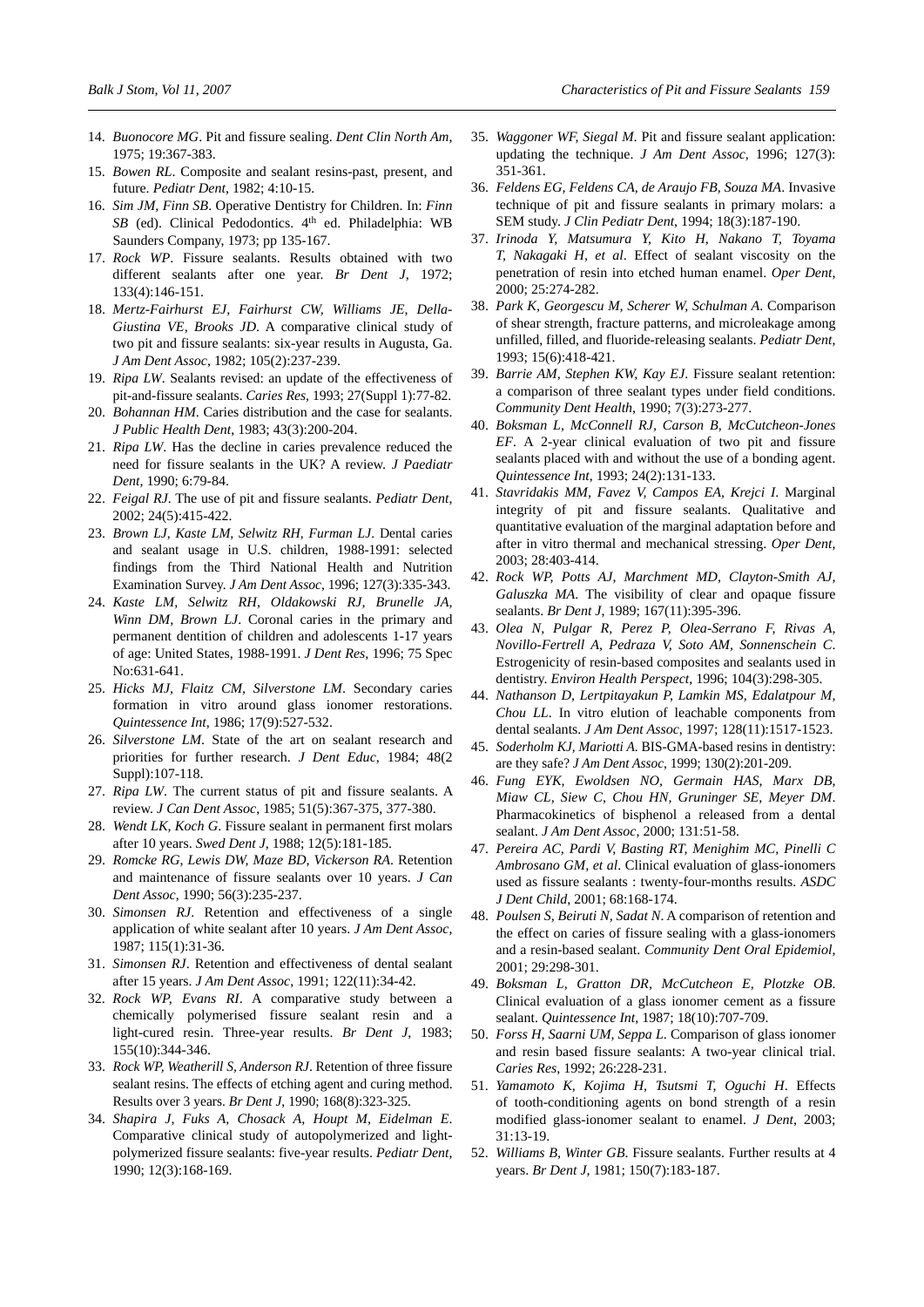- 53. *Shimokobe H, Komatsu H, Kawakami S, Hirota K*. Clinical evaluation of glass-ionomer cement used for sealants. *J Dent Res*, 1986; 65:812. (abstr 780)
- 54. *Nunn JH, Muray JJ, Smallridge J*. British Society of Paediatric Dentistry: a policy document on fissure sealants in paediatric dentistry. *Int J Paediatr Dent,* 2000; 10(2):174-177.
- 55. *Ovrebo RC, Raadal M*. Microleakage in fissures sealed with resin or glass ionomer cement. *Scand J Dent Res*, 1990; 98(1):66-69.
- 56. *Birkenfeld LH, Schulman A*. Enhanced retention of glassionomer sealant by enamel etching: a microleakage and scanning electron microscopic study. *Quintessence Int*, 1999; 30(10):712-718.
- 57. *Mejare I, Mjor IA*. Glass ionomer and resin-based fissure sealants: a clinical study. *J Dent Res*, 1990; 98(4):345-350.
- 58. *Gilpin JL*. Pit and fissure sealants: a review of the literature. *J Dent Hyg*, 1997; 71(4):150-158.
- 59. *Mertz-Fairhurst EJ*. Current status of sealant retention and caries prevention. *J Dent Educ*, 1984; 48(2 Suppl):18-26.
- 60. *Chestnutt IG, Scafer F, Jacobsen APM, Stephen KW*. The prevalence and effectiveness of fissure sealants in Scottish adolescents. *Brit Dent J*, 1994; 177:125-129.
- 61. *Wendt LK, Koch G, Birkhed D*. On the retention and effectiveness of fissure sealant in permanent molars after 15-20 years: a cohort study. *Community Dent Oral Epidemiol*, 2001: 29:302-307.
- 62. *Wendt LK, Koch G, Birkhed D*. Long-term evaluation of a fissure sealing program in Public Dental Service clinics in Sweden. *Swed Dent J*, 2001; 25:61-65.
- 63. *Dennison JB, Straffon LH, More FG*. Evaluating tooth eruption on sealant efficacy. *J Am Dent Assoc*, 1990; 121:610-614.
- 64. *Walker J, Floyd K, Jacobsen J, Pinkham JR*. The effectiveness of preventive resin restorations in pediatric patients. *J Dent Child*, 1996; 63:338-340.
- 65. *Xie J, Powers JM, McGuckin RS*. In vitro bond strength of two adhesives to enamel and dentin under normal and contaminated conditions. *Dent Mater*, 1993; 9:295-299.
- 66. *Hicks MJ, Flaitz CM, Garcia Godoy F*. Fluoride releasing sealant and caries-like enamel lesion formation in vitro. *J Clin Pediatr Dent*, 2000; 24:215-219.
- 67. *Autio-Gold JT*. Clinical evaluation of a medium-filled flowable restorative material as a pit and fissure sealant. *Oper Dent*, 2002; 27:325-329.
- 68. *Feigal RJ, Quelhas I*. Clinical trial of a self-etching adhesive for sealant application: success at 24 months with Prompt-L-Pop. *Am J Dent*, 2003; 16:249-251.
- 69. *Harris NO, Garcia-Godoy F*. Primary preventive dentistry. London: Asimon and Schuster Company. 5<sup>th</sup> edition, 1999.
- 70. *Garcia-Godoy F, Gwinnett AJ*. An SEM study of fissure surfaces conditioned with a scraping technique. *Clin Prev Dent*, 1987; 9(4):9-13.
- 71. *Garcia-Godoy F, Medlock JW*. An SEM study of the effects of air-polishing on fissure surfaces. *Quintessence Int*, 1988; 19(7):465-467.
- 72. *Koulourides T, Keller SE, Manson-Hing L, Lilley V*. Enhancement of fluoride effectiveness by experimental cariogenic priming of human enamel. *Caries Res*, 1980; 14(1):32-39.
- 73. *Garcia-Godoy F, Perez R, Hubbard GW*. Effect of prophylaxis pastes on shear bond strength. *J Clin Orthod*, 1991; 25(9):571-573.
- 74. *Bogert TR, Garcia-Godoy F*. Effect of prophylaxis agents on the shear bond strength of a fissure sealant. *Pediatr Dent*, 1992; 14(1):50-51.
- 75. *Donnan MF, Ball IA*. A double-blind clinical trial to determine the importance of pumice prophylaxis on fissure sealant retention. *Br Dent J*, 1988; 165(8):283-286.
- 76. *Houpt M, Shey Z*. The effectiveness of a fissure sealant after six years. *Pediatr Dent*, 1983; 5(2):104-106.
- 77. *Goldstein RE, Parkins FM*. Air-abrasive technology: its new role in restorative dentistry. *J Am Dent Assoc*, 1994; 125(5):551-557.
- 78. *Strand VG, Raadal J*. The efficiency of cleaning fissures with an air-polishing instrument. *Acta Odontol Scand*, 1988; 46:113-117.
- 79. *Brocklehurst PR, Joshi RI, Northeast SE*. The effect of airpolishing occlusal surfaces on the penetration of fissures by a sealant. *Int J Paediatr Dent*, 1992; 2(3):157-162.
- 80. *Brockmann SL, Scott RL, Eick JD*. A scanning electron microscopic study of the effect of air polishing on the enamelsealant surface. *Quintessence Int*, 1990; 21(3):201-206.
- 81. *Brockmann SL, Scott RL, Eick JD*. The effect of an airpolishing device on tensile bond strength of a dental sealant. *Quintessence Int*, 1989; 20(3):211-217.
- 82. *Moshonov J, Stabholz A, Zyskind D, Sharlin E, Peretz B*. Acid-etched and erbium:yttrium aluminium garnet laser-treated enamel for fissure sealants: a comparison of microleakage. *Int J Paediatr Dent*, 2005;15(3):205-209.
- 83. *Walsh LJ*. Split-mouth study of sealant retention with carbon dioxide laser versus acid etch conditioning. *Aust Dent J*, 1996; 41:124-127.
- 84. *do Rego MA, de Araujo MA*. Microleakage evaluation of pit and fissure sealants done with different procedures, materials and laser after invasive technique. *J Clin Pediatr Dent*, 1999; 24:63-68.
- 85. *Borsatto MC, Corona SA, Dibb RG, Ramos RP, Pecora JD*. Microleakage of a resin sealant after acid-etching, Er:YAG laser irradiation and air-abrasion of pits and fissures. *J Clin Laser Med Surg*, 2001; 19(2):83-87.
- 86. *van Dijken JW, Horstedt P*. Effect of the use of rubber dam versus cotton rolls on marginal adaptation of composite resin fillings to acid-etched enamel. *Acta Odontol Scand*, 1987; 45:303-308.
- 87. *Lambert RL*. Moisture evacuation with the rubber dam in place. *J Prosthet Dent*, 1985; 53:749.
- 88. *Silverstone LM, Hicks MJ, Featherstone MJ*. Oral fluid contamination of etched enamel surfaces: a SEM study. *J Am Dent Assoc*, 1985; 110(3):329-332.
- 89. *Tandon S, Kumari R, Udupa S*. The effect of etch-time on the bond strength of a sealant and on the etch-pattern in primary and permanent enamel: an evaluation. *ASDC J Dent Child*, 1989; 56(3):186-190.
- 90. *Lygidakis NA, Oulis KI, Christodoulidis A*. Evaluation of fissure sealants retention following four different isolation and surface preparation techniques: four years clinical trial. *J Clin Pediatr Dent*, 1994; 19(1):23-25.
- 91. *Eidelman E, Fuks AB, Chosack A*. The retention of fissure sealants: rubber dam or cotton rolls in a private practice. *ASDC J Dent Child*, 1983; 50(4):259-261.
- 92. *Wood AJ, Saravia ME, Farrington FH*. Cotton roll isolation versus Vac-Ejector isolation. *ASDC J Dent Child*, 1989; 56(6):438-441.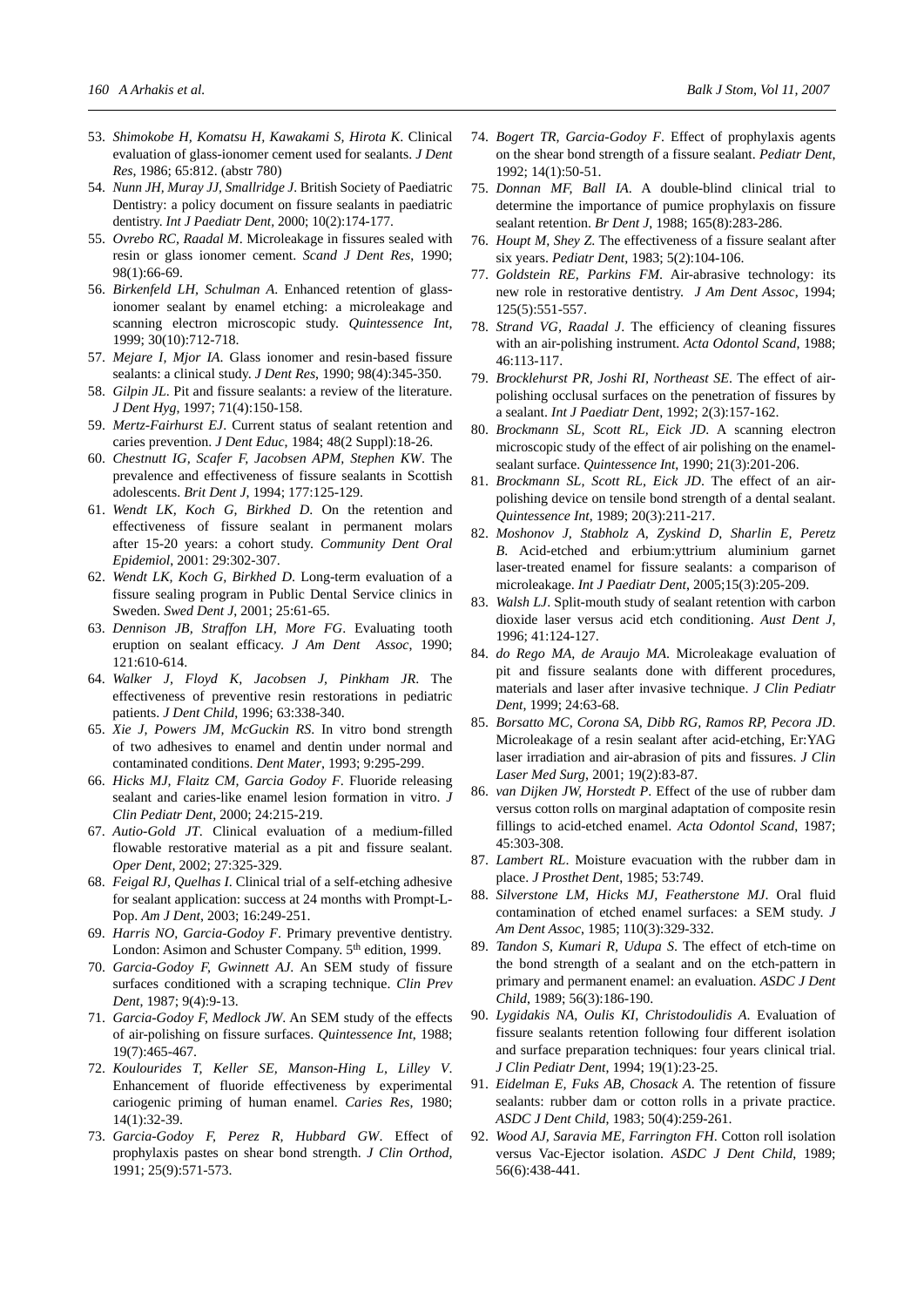- 93. *Foreman FJ, Matis BA*. Sealant retention rates of dental hygienists and dental technicians using differing training protocols. *Pediatr Dent*, 1992; 14(3):189-190.
- 94. *Hitt JC, Feigal RJ*. Use of a bonding agent to reduce sealant sensitivity to moisture contamination: an in vitro study. *Pediatr Dent*, 1992; 14(1):41-46.
- 95. *Feigal RJ, Hitt J, Splieth C*. Retaining sealant on salivary contaminated enamel. *J Am Dent Assoc*, 1993; 124(3):88-97.
- 96. *Page J, Welbury RR*. Operative treatment of dental caries. In: *Welbury RR* (ed). Pediatric Dentistry. Oxford: Oxford University Press, 1997; pp 117-137.
- 97. *Horowitz HS, Heifetz SB, Poulsen S*. Retention and effectiveness of a single application of an adhesive sealant in preventing occlusal caries: final report after five years of a study in Kalispell, Montana. *J Am Dent Assoc*, 1977; 95(6):1133-1139.
- 98. *Going RE, Haugh LD, Grainger DA, Conti AJ*. Four-year clinical evaluation of a pit and fissure sealant. *J Am Dent Assoc*, 1977; 95(5):972-981.
- 99. *Harris NO, Moolenaar L, Hornberger N, Knight GH, Frew RA*. Adhesive sealant clinical trial: effectiveness in a school population of the U.S. Virgin Islands. *J Prev Dent*, 1976; 3(3 Pt 2):27-37.
- 100.*Leske GS, Pollard S, Cons N*. The effectiveness of dental hygienist teams in applying a pit and fissure sealant. *J Prev Dent*, 1976; 3(2):33-36.
- 101.*Rethman J*. Trends in preventive care: caries risk assessment and indications for sealants. *J Am Dent Assoc*, 2000; 131(Suppl):8S-12S.
- 102.*Eick JD, Gwinnet AJ, Pashley DH. Robinson SJ*. Current concepts on adhesion to dentin. *Crit Rev Oral Biol Med*, 1997; 8(3):306-335.
- 103.*Bjarnason S, Dietz W, Hoyer I Noren JG, Robertson A, Kraft U*. Bonded resin sealant on smooth surface - an in vitro study. *Swed Dent J*, 2003; 27(4):167-174.
- 104.*Brannstrom M, Nordenvall KJ, Malmgren O*. The effect of various pre-treatment methods of the enamel in bonding procedures. *Am J Orthod*, 1978; 74(5):522-530.
- 105.*Baharav H, Cardash HS, Pilo R, Helft M*. The efficacy of liquid and gel acid etchants. *J Prosthet Dent*, 1988; 60(5):545-547.
- 106.*Jasmin JR, van Waes H, Vijayaraghavan TV*. Scanning electron microscopy study of the fitting surface of fissure sealants. *Pediatr Dent*, 1991; 13(6):370-372.
- 107.*Guba CJ, Cochran MA, Swartz ML*. The effects of varied etching time and etching solution viscosity on bond strength and enamel morphology. *Oper Dent*, 1994; 19(4):146-153.
- 108.*Hardison JR*. The use of pit-and-fissure sealants in community public health programs in Tennessee. *J Public Health Dent*, 1983; 43(3):233-239.
- 109.*Wang WN, Lu TC*. Bond strength with various etching times on young permanent teeth. *Am J Orthod & Dentofacial Orthopedics*, 1991; 100(1):72-79.
- 110.*Gilpatrick RO, Ross JA, Simonsen RJ*. Resin-to-enamel bond strengths with various etching times. *Quintessence Int*, 1991; 22(1):47-49.
- 111.*Stephen KW, Kirkwood M, Main C, Gillespie FC, Campbell D*. Retention of a filled fissure sealant using reduced etch time. A two-year study in 6 to 8-year-old children. *Br Dent J*, 1982; 153(6):232-233.
- 112.*Simonsen RJ*. Fissure sealants in primary molars: retention of colored sealants with variable etch times, at twelve months. *ASDC J Dent Child*, 1989; 46(5):382-384.
- 113.*Fuks A, Eidelman E, Shapira J*. Mechanical and acid treatment of prismless layer of primary teeth vs. acid etching only. An SEM study. *J Dent Child*, 1977; 44:222-225.
- 114.*Bozalis WG, Marshall GW Jr, Cooley RO*. Mechanical pretreatments and etching of primary-tooth enamel. *ASDC J Dent Child*, 1979; 46(1):43-49.
- 115.*Redford DA, Clarkson BH, Jensen M*. The effect of different etching times on the sealant bond strength, etch depth, and pattern in primary teeth. *Pediatr Dent*, 1986; 8(1):11-15.
- 116.*Duggal MS, Tahmassebi JF, Toumba KJ, Mavromati C*. The effect of different etching times on the retention of fissure sealants in second primary and first permanent molars. *Int J Paediatr Dent*, 1997; 7(2):81-86.
- 117.*Silverstone LM*. Fissure sealants: the enamel-resin interface. *J Public Health Dent*, 1983; 43(3):205-215.
- 118.*Perdigao J, Lopes M*. Effect of conditioner and restorative resin on enamel bond strengths. *Am J Dent*, 2000; 13:88-92.
- 119.*Hicks MJ, Flaitz CM*. Caries-like lesion formation around fluoride-releasing sealant and glass ionomer. *Am J Dent*, 1992; 5(6):329-334.
- 120.*Waggoner WF*. Restorative Dentistry for the Primary Dentition. In: Pinkham JR (ed). Pediatric Dentistry. Infancy Through Adolescence. 3<sup>rd</sup> ed. Philadelphia: WB Saunders Company, 1999; pp 309-340.
- 121.*Rock WP*. Fissure sealants. Further results of clinical trials. *Br Dent J*, 1974; 136(8):317-321.
- 122.*Swartz ML, Phillips RW, Norman RD, Elliason S, Rhodes BF, Clark HE*. Addition of fluoride to pit and fissure sealants - A feasibility study. *J Dent Res*, 1976; 55(5):757-771.
- 123.*Loyola Rodriguez JP, Garcia-Godoy F*. Antibacterial activity of fluoride release sealants on mutans streptococci. *J Clin Pediatr Dent*, 1996; 20:109-111.
- 124.*Rock WP, Foulkes EE, Perry H, Smith AJ*. A comparative study of fluoride-releasing composite resin and glass ionomer materials used as fissure sealants. *J Dent*, 1996; 24(4):275-280.
- 125.*Kadoma Y, Kojima K, Masuhara E*. Studies on dental fluoride-releasing polymers. IV: Fluoridation of human enamel by fluoride-containing sealant. *Biomaterials*, 1983; 4(2):89-93.
- 126.National Institute of Dental Research. Fluoride releasing sealants. *J Am Dent Assoc*, 1985; 110:90-95.
- 127.*Jensen ME, Wefel JS, Triolo PT, Hammesfahr PD*. Effects of a fluoride-releasing fissure sealant on artificial enamel caries. *Am J Dent*, 1990; 3(2):75-78.
- 128.*el-Mehdawi SM, Rapp R, Draus FJ, Miklos FL, Zullo TG*. Fluoride ion release from ultraviolet light-cured sealants containing sodium fluoride. *Pediatr Dent*, 1985; 7(4):287-291.
- 129.*Cooley RL, McCourt JW, Huddleston AM, Casmedes HP*. Evaluation of a fluoride-containing sealant by SEM, microleakage, and fluoride release. *Pediatr Dent*, 1990; 12(1):38-42.
- 130.*Jensen OE, Billings RJ, Featherstone JD*. Clinical evaluation of Fluroshield pit and fissure sealant. *Clin Prev Dent*, 1990; 12(4):24-27.
- 131.*do Rego MA, de Araujo MA*. A 2-year clinical evaluation of fluoride-containing pit and fissure sealants placed with an invasive technique. *Quintessence Int*, 1996; 27(2):99-103.